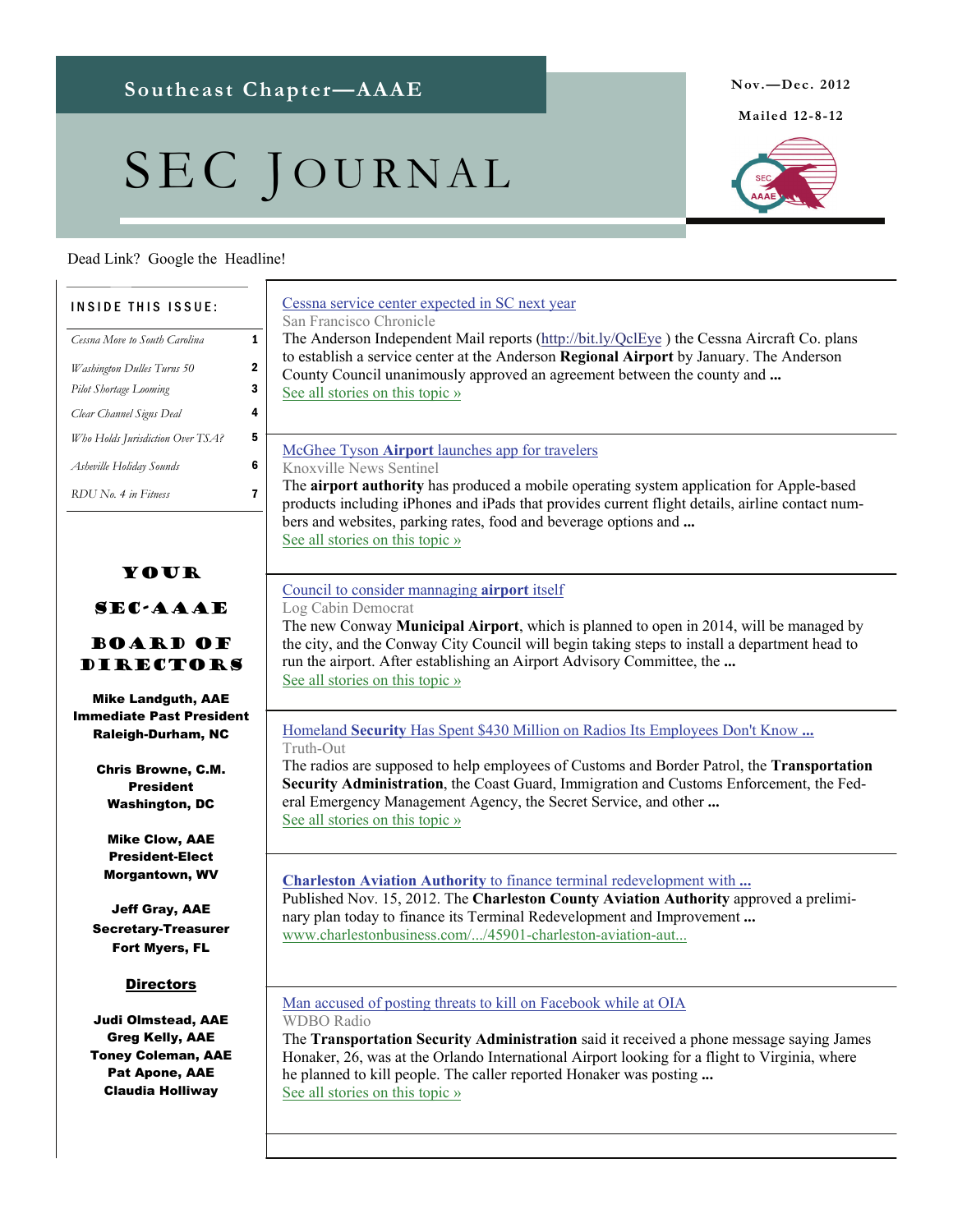The information contained in this newsletter is for general information purposes only. The information is provided by the Southeast Chapter of the American Association of Airport Executives and while we endeavor to keep the information up to date and correct, we make no representations or warranties of any kind, express or implied, about the completeness, accuracy, reliability, suitability or availability with respect to the website(s) noted herein or the information, products, services, or related graphics contained in the newsletter or on the website(s) noted for any purpose. Any reliance you place on such information is, therefore, strictly at your own risk.

 In no event will the Southeast Chapter of the American Association of Airport Executives be liable for any loss or damage including without limitation, indirect or consequential loss or damage, or any loss or damage whatsoever arising from loss of data or profits arising out of, or in connection with, the use of this newsletter.

 Through this newsletter you are able to link to other websites which are not under the control of the Southeast Chapter of the American Association of Airport Executives. We have no control over the nature, content, comments, language and availability of those sites. The inclusion of any links does not imply a recommendation or endorsement of the views expressed within any links.

 The Southeast Chapter of the American Association of Airport Executives is confident every effort is made to keep the website(s) noted herein up and running smoothly; however, The Southeast Chapter of the American Association of Airport Executives takes no responsibility for, and will not be liable for, the website (s) being temporarily unavailable due to technical issues beyond our control or links that have expired, are disabled or misdirected.

 Linked headlines for the Southeast Chapter—AAAE Journal provided by Google News at www.news.google.com unless otherwise noted.

#### October **airport** [traffic in Lynchburg misses projection because of Superstorm](http://www.google.com/url?sa=X&q=http://www.newsadvance.com/news/business/article_aee0a1ca-3293-11e2-b5dd-0019bb30f31a.html&ct=ga&cad=CAEQARgAIAAoATABOAFAxuKqhQVIAVAAWABiAmVu&cd=zwLvr6Og7DI&usg=AFQjCNFoTLTr_fA8PcuJj3djrPMqwXDPfQ) **...**

Lynchburg News and Advance

October traffic numbers at Lynchburg **Regional Airport** were up both month over month and year over year, but airport closures in the northeast during Superstorm Sandy kept those numbers below projections, airport director Mark Courtney said. "Hurricane **...**

[See all stories on this topic »](http://www.google.com/url?sa=X&q=http://news.google.com/news/story%3Fncl%3Dhttp://www.newsadvance.com/news/business/article_aee0a1ca-3293-11e2-b5dd-0019bb30f31a.html%26hl%3Den%26geo%3Dus&ct=ga&cad=CAEQARgAIAAoBjABOAFAxuKqhQVIAVAAWABiAmVu&cd=zwLvr6Og7DI&usg=AFQjCNHF5pyyA59vnN_9bbLxlaIL0WLRBA)

#### [New fire station planned for Valdosta](http://www.google.com/url?sa=X&q=http://www.sfgate.com/news/article/New-fire-station-planned-for-Valdosta-airport-4045831.php&ct=ga&cad=CAEQAhgAIAAoATAAOABAg_2ehQVIAVAAWABiAmVu&cd=YB6GzI4oTeY&usg=AFQjCNHBpWRo4VKZcYkF1PimuqDaASYf0Q) **airport**

San Francisco Chronicle

Jim Galloway, the **airport's executive director**, says the fire station will enhance public safety. Officials say most of the funding comes from the Federal Aviation Administration, with additional money from the state and fees paid by the airport's **...** [See all stories on this topic »](http://www.google.com/url?sa=X&q=http://news.google.com/news/story%3Fncl%3Dhttp://www.sfgate.com/news/article/New-fire-station-planned-for-Valdosta-airport-4045831.php%26hl%3Den%26geo%3Dus&ct=ga&cad=CAEQAhgAIAAoBjAAOABAg_2ehQVIAVAAWABiAmVu&cd=YB6GzI4oTeY&usg=AFQjCNFbV7fGQD_rfTyM2hn61qZenNl7KA)

#### [Washington Dulles International](http://www.google.com/url?sa=X&q=http://chantilly.patch.com/articles/washington-dulles-international-airport-turns-50-saturday&ct=ga&cad=CAEQAhgAIAAoATACOAJA6pahhQVIAVAAWABiAmVu&cd=T5-JbhqBVW8&usg=AFQjCNGSJbswWvaXqhwImDscocAlPmAu4g) **Airport** Turns 50 Saturday

Patch.com

"We look forward to the promise of future growth at Dulles well beyond the first 50 years," said Jack Potter, President and **CEO** of the Metropolitan Washington **Airports** Authority, in a news release this week. "Dulles passengers will be even better **...**

[See all stories on this topic »](http://www.google.com/url?sa=X&q=http://news.google.com/news/story%3Fncl%3Dhttp://chantilly.patch.com/articles/washington-dulles-international-airport-turns-50-saturday%26hl%3Den%26geo%3Dus&ct=ga&cad=CAEQAhgAIAAoBjACOAJA6pahhQVIAVAAWABiAmVu&cd=T5-JbhqBVW8&usg=AFQjCNHsIAT_pd1OjOOen_l4g7obnGw7ZQ)

#### Nashville **airport** [chief keeps eyes on the sky](http://www.google.com/url?sa=X&q=http://www.greenvilleonline.com/article/DN/20121118/BUSINESS01/311180008/Nashville-airport-chief-keeps-eyes-sky%3Fodyssey%3Dnav%257Chead&ct=ga&cad=CAEQAhgAIAAoATAAOABAhqCkhQVIAVAAWABiAmVu&cd=T6ieFRYtlAo&usg=AFQjCNHrNCkK9YJw3wFJUyOWYNCSbmj0hw)

Greenville News

Rob Wigington joined the Metropolitan Nashville **Airport** Authority as **executive** vice president and chief operating officer last year after spending more than three decades in the aviation industry. Last summer, as the **airport** celebrated its 75th **...** [See all stories on this topic »](http://www.google.com/url?sa=X&q=http://news.google.com/news/story%3Fncl%3Dhttp://www.greenvilleonline.com/article/DN/20121118/BUSINESS01/311180008/Nashville-airport-chief-keeps-eyes-sky%253Fodyssey%253Dnav%25257Chead%26hl%3Den%26geo%3Dus&ct=ga&cad=CAEQAhgAIAAoBjAAOABAhqCkhQVIAVAAWABiAmVu&cd=T6ieFRYtlAo&usg=AFQjCNFt9aNlF_65IgcRzI3zL0Grvmy6sQ)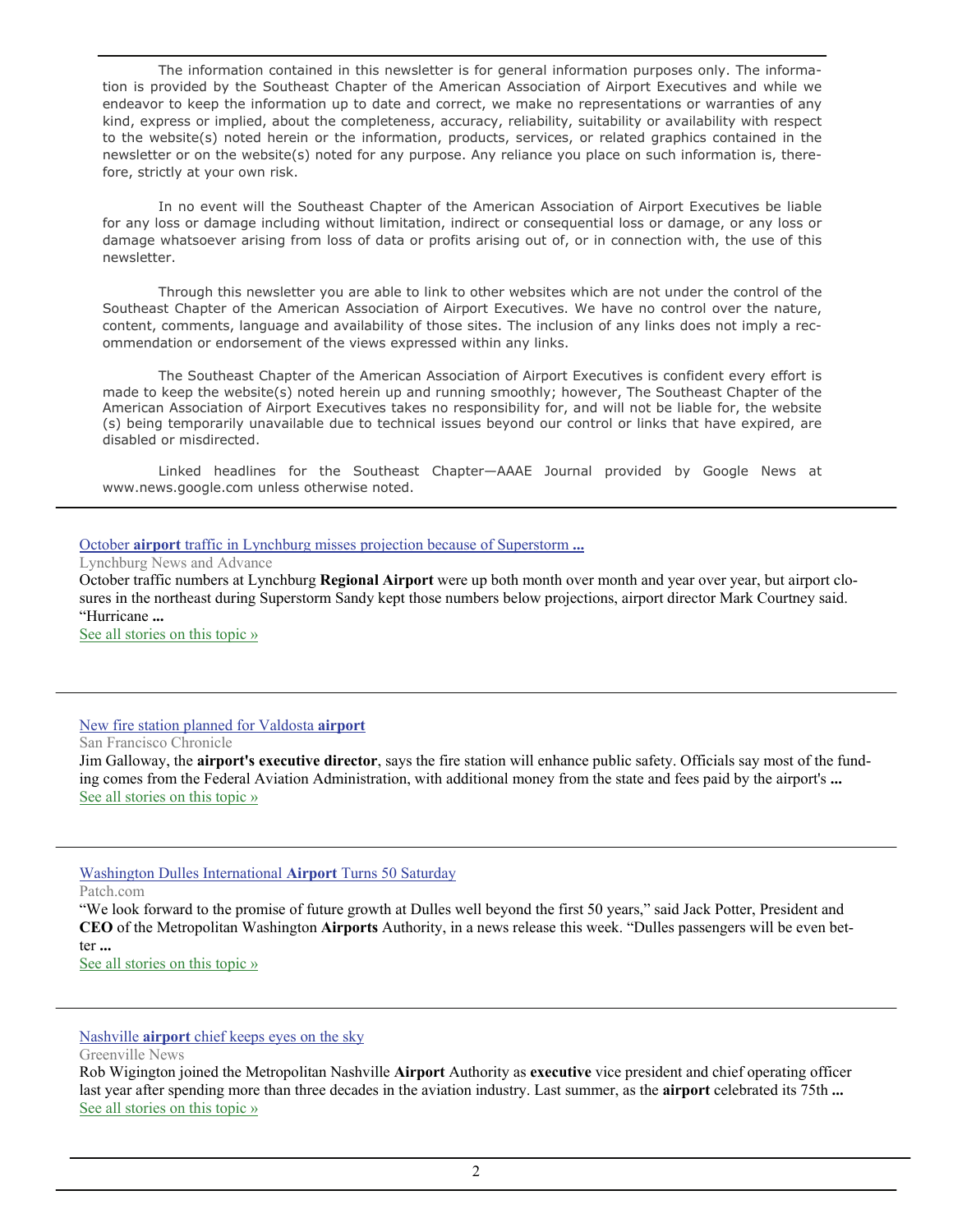## [Shreveport to consider \\$175K contribution for Denver air service](http://www.google.com/url?sa=X&q=http://www.shreveporttimes.com/article/20121119/NEWS01/121118001/Shreveport-consider-175K-contribution-Denver-air-service%3Fodyssey%3Dtab%257Ctopnews%257Ctext%257CFRONTPAGE&ct=ga&cad=CAEQARgAIAAoATAAOABAkYuohQVIAVAAWABiAmVu&cd=B45jxdEoK4c&usg=AFQjCNHmDCgjeC6p4hdiV4ENEYEo2QDq1w)

Shreveport Times

Travelers make their way to catch a flight. at Shreveport **Regional Airport** recently.On November 27 the Shreveport City Council will consider an air services agreement on that among other things could dedicate \$175,000 as part of an incentive package to **...** [See all stories on this topic »](http://www.google.com/url?sa=X&q=http://news.google.com/news/story%3Fncl%3Dhttp://www.shreveporttimes.com/article/20121119/NEWS01/121118001/Shreveport-consider-175K-contribution-Denver-air-service%253Fodyssey%253Dtab%25257Ctopnews%25257Ctext%25257CFRONTPAGE%26hl%3Den%26geo%3Dus&ct=ga&cad=CAEQARgAIAAoBjAAOABAkYuohQVIAVAAWABiAmVu&cd=B45jxdEoK4c&usg=AFQjCNG9zM54VJbeUuQiDoSDNaFIHEeVWg)

#### [Pilot Shortages Looming; Airports To Feel Hit](http://www.google.com/url?sa=X&q=http://www.wvmetronews.com/news.cfm%3Ffunc%3Ddisplayfullstory%26storyid%3D56280&ct=ga&cad=CAcQARgAIAAoATADOANA2-yFhQVIAVAAWABiBWVuLVVT&cd=nFd-_cqcAe0&usg=AFQjCNFQZvLRHJAwfXm1jr4zmT6yYjy0BQ)

West Virginia MetroNews

The **FAA** estimates there will be a need for 80,000 new pilots over the next decade. But the director of the largest airport in West Virginia says it's highly unlikely that number will ever be reached. Yeager Airport Director Rick Atkinson says that **...** [See all stories on this topic »](http://www.google.com/url?sa=X&q=http://news.google.com/news/story%3Fncl%3Dhttp://www.wvmetronews.com/news.cfm%253Ffunc%253Ddisplayfullstory%2526storyid%253D56280%26hl%3Den%26geo%3Dus&ct=ga&cad=CAcQARgAIAAoBjADOANA2-yFhQVIAVAAWABiBWVuLVVT&cd=nFd-_cqcAe0&usg=AFQjCNGLjJQ2GRhZDzuMQSkrsja40hD1yw)

### [New airline's fliers struggle to book via Delta](http://www.google.com/url?sa=X&q=http://www.clarionledger.com/viewart/20121110/BIZ/311100029/New-airline-s-fliers-struggle-book-via-Delta%3Fodyssey%3Dmod%257Cnewswell%257Ctext%257CHome%257Cp&ct=ga&cad=CAEQARgAIAAoATAAOABA4-v6hAVIAVAAWABiAmVu&cd=Uu0z5_zzkbM&usg=AFQjCNEjsthjep3lHnc8aaporad92Xeylw)

Jackson Clarion Ledger

Tom Heanue, executive director of the Hattiesburg-Laurel **Regional Airport**, said only 487 passengers boarded Silver flights at his airport bound for Atlanta in October. He said the service needs to have more like 1,200 passengers a month to be sustainable.

[See all stories on this topic »](http://www.google.com/url?sa=X&q=http://news.google.com/news/story%3Fncl%3Dhttp://www.clarionledger.com/viewart/20121110/BIZ/311100029/New-airline-s-fliers-struggle-book-via-Delta%253Fodyssey%253Dmod%25257Cnewswell%25257Ctext%25257CHome%25257Cp%26hl%3Den%26geo%3Dus&ct=ga&cad=CAEQARgAIAAoBjAAOABA4-v6hAVIAVAAWABiAmVu&cd=Uu0z5_zzkbM&usg=AFQjCNFLRFGV_wYLeH6ZLMVEPVut0k0pIQ)

#### **Airport** [terminal 'game-changer' for](http://www.google.com/url?sa=X&q=http://www.albanyherald.com/news/2012/nov/10/airport-terminal-game-changer-for-region/&ct=ga&cad=CAEQARgAIAAoATAAOABA2Nj7hAVIAVAAWABiAmVu&cd=lNfCJh6CfgM&usg=AFQjCNFOEEbIN6M0q4HYxcmbJ0T3xj8fCw) **region**

The Albany Herald Because FAA **regional** officials -- chief among them **Airport** Planner and Program Manager Aimee McCormick -- did leave Atlanta and take Aehle up on an invitation to visit the Albany **airport** and see first-hand the condition of the terminal that has served **...**

[See all stories on this topic »](http://www.google.com/url?sa=X&q=http://news.google.com/news/story%3Fncl%3Dhttp://www.albanyherald.com/news/2012/nov/10/airport-terminal-game-changer-for-region/%26hl%3Den%26geo%3Dus&ct=ga&cad=CAEQARgAIAAoBjAAOABA2Nj7hAVIAVAAWABiAmVu&cd=lNfCJh6CfgM&usg=AFQjCNEP5rmSYQkwMNYimMK44itW5PkVWA)

#### Tri-Cities **[Regional Airport](http://www.google.com/url?sa=X&q=http://www.greenevillesun.com/Business/article/Tri-Cities-Regional-Airport-Is-75-id-321982&ct=ga&cad=CAEQARgAIAAoATAAOABAopL5hAVIAVAAWABiAmVu&cd=blmemW0qKMU&usg=AFQjCNGOaAiouiG3RodFT6G8g_kYirFzhQ)** Is 75

Greeneville Sun BLOUNTVILLE, TN -- Tri-Cities **Regional Airport**, TN/VA, celebrated a milestone Friday with a reception recognizing 75 years of service to the region. In 1934, when commercial aviation was just getting started, several forward thinking individuals got **...**

[See all stories on this topic »](http://www.google.com/url?sa=X&q=http://news.google.com/news/story%3Fncl%3Dhttp://www.greenevillesun.com/Business/article/Tri-Cities-Regional-Airport-Is-75-id-321982%26hl%3Den%26geo%3Dus&ct=ga&cad=CAEQARgAIAAoBjAAOABAopL5hAVIAVAAWABiAmVu&cd=blmemW0qKMU&usg=AFQjCNEXz2lJZeHnXv79zKMiqu5gcQA5wQ)

The **TSA** [Unionizes for the First Time](http://www.google.com/url?sa=X&q=http://news.gather.com/viewArticle.action%3FarticleId%3D281474981751002&ct=ga&cad=CAEQARgAIAAoATAAOABA75f6hAVIAVAAWABiAmVu&cd=QrQITGhGec4&usg=AFQjCNGoSL4iqy9j8HHrhYtYF2tQdHzWJA)

Gather.com

The **TSA** will now have collective bargaining rights, for the first time ever. The American Federation of Government Employees (AFGE) union will be representing the 44,000 newly unionized airport screeners. The controversial Transportation Security **...**

[See all stories on this topic »](http://www.google.com/url?sa=X&q=http://news.google.com/news/story%3Fncl%3Dhttp://news.gather.com/viewArticle.action%253FarticleId%253D281474981751002%26hl%3Den%26geo%3Dus&ct=ga&cad=CAEQARgAIAAoBjAAOABA75f6hAVIAVAAWABiAmVu&cd=QrQITGhGec4&usg=AFQjCNEbkinUgj6g_YnSr5M63tuGrCe5VQ)

**TSA** [uniform perks more expensive than Marine Corps](http://www.google.com/url?sa=X&q=http://washingtonexaminer.com/tsa-uniform-perks-more-expensive-than-marine-corps/article/2513111&ct=ga&cad=CAEQARgAIAAoATAAOABAie31hAVIAVAAWABiAmVu&cd=h34XjYOHERw&usg=AFQjCNFT7YZS8z1Fh_PV5WSTjlIyZisthQ)

Washington Examiner

Under their new collective bargaining agreement, **Transportation Security Administration** officers get to spend more taxpayer money on their uniforms every year than a United States Marine Corps lieutenant can spend in a lifetime. "**TSA** employees will see **...** [See all stories on this topic »](http://www.google.com/url?sa=X&q=http://news.google.com/news/story%3Fncl%3Dhttp://washingtonexaminer.com/tsa-uniform-perks-more-expensive-than-marine-corps/article/2513111%26hl%3Den%26geo%3Dus&ct=ga&cad=CAEQARgAIAAoBjAAOABAie31hAVIAVAAWABiAmVu&cd=h34XjYOHERw&usg=AFQjCNGWqIKDxQT594XrqYZ5i_4VApnVBg)

[Runway back in operation at Sebring](http://www.google.com/url?sa=X&q=http://www.newssun.com/news/113012-new-runway&ct=ga&cad=CAEQARgAIAAoATABOAFAgsPjhQVIAVAAWABiAmVu&cd=uSVMv9YY9ss&usg=AFQjCNHam5HF7oSvIwSt4g_CUIi1hzmALQ) **airport**

News-Sun

SEBRING -- Aircraft arriving at the Sebring **Regional Airport** Thursday had a new option, the north/south runway. The new stretch of asphalt became operational Wednesday after months of being closed for refurbishing. The \$4.2 million project began in **...** [See all stories on this topic »](http://www.google.com/url?sa=X&q=http://news.google.com/news/story%3Fncl%3Dhttp://www.newssun.com/news/113012-new-runway%26hl%3Den%26geo%3Dus&ct=ga&cad=CAEQARgAIAAoBjABOAFAgsPjhQVIAVAAWABiAmVu&cd=uSVMv9YY9ss&usg=AFQjCNGz54GN2EL38L-hP0ZQW5kXOaUejw)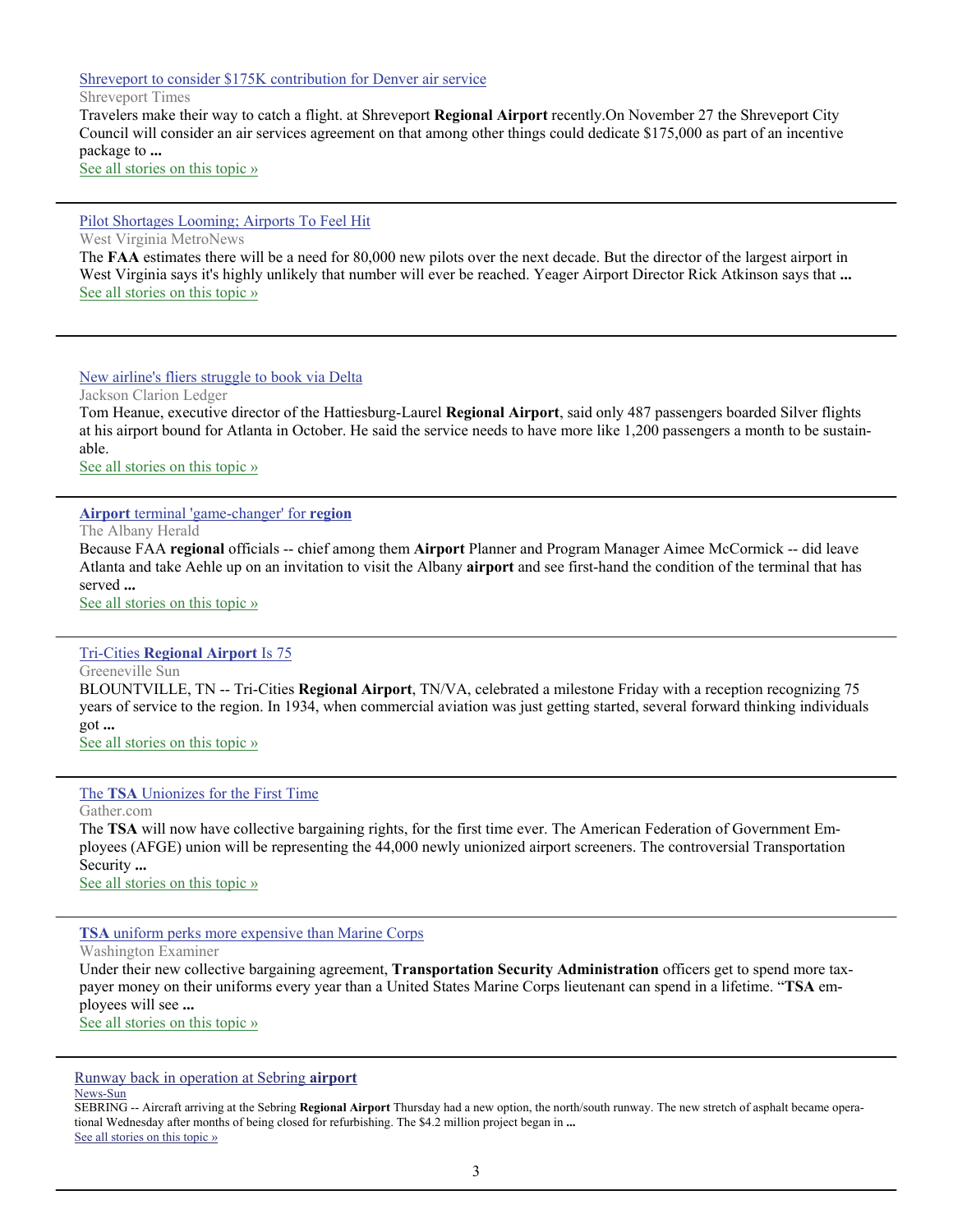#### Clear Channel **Airports** [Signs New Deal](http://www.google.com/url?sa=X&q=http://www.advertisementjournal.com/2012/11/clear-channel-airports-signs-new-deal/&ct=ga&cad=CAEQARgAIAAoATAAOABA6evxhAVIAVAAWABiAmVu&cd=sfSgHHgAMd8&usg=AFQjCNFHgnSD_j7W9QKBuWXi590s33lnUA)

Advertisement Journal

This will bump money-making opportunities for the Norfolk **Airport Authority**. The fresh program will allow advertisers original outlets to publicize their companies and connect with 3.4 million travelers that come through the airport every year. "In **...**

[See all stories on this topic »](http://www.google.com/url?sa=X&q=http://news.google.com/news/story%3Fncl%3Dhttp://www.advertisementjournal.com/2012/11/clear-channel-airports-signs-new-deal/%26hl%3Den%26geo%3Dus&ct=ga&cad=CAEQARgAIAAoBjAAOABA6evxhAVIAVAAWABiAmVu&cd=sfSgHHgAMd8&usg=AFQjCNFZpGeCXsk5dzBAjZTFxvpeZV7hww)

#### [Longer runway at North County](http://www.google.com/url?sa=X&q=http://www.palmbeachpost.com/news/news/local/longer-runway-at-north-county-airport-could-lure-c/nS2cJ/&ct=ga&cad=CAEQAhgAIAAoATAAOABA8NvxhAVIAVAAWABiAmVu&cd=yT2dnqPf5NQ&usg=AFQjCNGsfRxi8tfLkfIX6cTqgMRKn43vjg) **Airport** could lure corporations, jobs

Palm Beach Post

Larger jets that carry up to 18 passengers must land at **airports** with runways at least 6,000 feet long such as Palm Beach International, Boca Raton or Witham Field in Stuart, said Jerry Allen, deputy **director** of Palm Beach County Department of **Airports**.

[See all stories on this topic »](http://www.google.com/url?sa=X&q=http://news.google.com/news/story%3Fncl%3Dhttp://www.palmbeachpost.com/news/news/local/longer-runway-at-north-county-airport-could-lure-c/nS2cJ/%26hl%3Den%26geo%3Dus&ct=ga&cad=CAEQAhgAIAAoBjAAOABA8NvxhAVIAVAAWABiAmVu&cd=yT2dnqPf5NQ&usg=AFQjCNF4PBuy6N_wk7_LXNiCQISiNCfeVQ)

### Ryanair **CEO** [O'Leary may have gone insane](http://www.google.com/url?sa=X&q=http://blogs.crikey.com.au/planetalking/2012/11/09/ryanair-ceo-oleary-may-have-gone-insane/&ct=ga&cad=CAEQAhgAIAAoATABOAFA8NvxhAVIAVAAWABiAmVu&cd=yT2dnqPf5NQ&usg=AFQjCNGiSqlR2CdvVcfqsc5Ki1Ny6XHURA)

Crikey (blog)

But the tone has deteriorated to new lows, especially at the level of personal and vulgar insults aimed at his customers, **airport** owners, government officials, safety authorities and Airbus and Boeing, neither of whom appear prepared to give away their **...** [See all stories on this topic »](http://www.google.com/url?sa=X&q=http://news.google.com/news/story%3Fncl%3Dhttp://blogs.crikey.com.au/planetalking/2012/11/09/ryanair-ceo-oleary-may-have-gone-insane/%26hl%3Den%26geo%3Dus&ct=ga&cad=CAEQAhgAIAAoBjABOAFA8NvxhAVIAVAAWABiAmVu&cd=yT2dnqPf5NQ&usg=AFQjCNELJ3-7FGtXIhB5tcbm-E9eaqiLqQ)

### **Airport manager** [says security breach caught on camera is under investigation](http://www.google.com/url?sa=X&q=http://www.wsbtv.com/news/news/local/airport-managers-says-security-breach-caught-camer/nTG5H/&ct=ga&cad=CAEQAhgAIAAoATAAOABAwJbahQVIAVAAWABiAmVu&cd=cCzxTaFFrmc&usg=AFQjCNFUgEtyoQcYAKVw_64e5HtZAHYELg)

WSB Atlanta

Tuesday, Channel 2 investigative reporter Aaron Diamant spoke exclusively with **airport manager** Louis Miller. The video, now getting national attention, shows a woman standing inside the airport's cellphone parking lot throw a seemingly full plastic bag **...**

[See all stories on this topic »](http://www.google.com/url?sa=X&q=http://news.google.com/news/story%3Fncl%3Dhttp://www.wsbtv.com/news/news/local/airport-managers-says-security-breach-caught-camer/nTG5H/%26hl%3Den%26geo%3Dus&ct=ga&cad=CAEQAhgAIAAoBjAAOABAwJbahQVIAVAAWABiAmVu&cd=cCzxTaFFrmc&usg=AFQjCNH9-6i5TkaO3sfcvhjUHAGErgv5SQ)

#### W.Va. **airport** [sees surge in passengers in Nov.](http://www.google.com/url?sa=X&q=http://www.seattlepi.com/news/article/W-Va-airport-sees-surge-in-passengers-in-Nov-4074071.php&ct=ga&cad=CAEQAhgAIAAoATABOAFAwJbahQVIAVAAWABiAmVu&cd=cCzxTaFFrmc&usg=AFQjCNHx_MF-y8n8QBtC-jOvvzrzGjD56w)

Seattle Post Intelligencer (AP) — Passenger traffic at the Mid-Ohio Valley Regional Airport is soaring this month. **Airport manager** Terry Moore says

the airport has seen 594 passengers in November, as of this past weekend. He expects the number to grow to 700 by the end of Friday.

[See all stories on this topic »](http://www.google.com/url?sa=X&q=http://news.google.com/news/story%3Fncl%3Dhttp://www.seattlepi.com/news/article/W-Va-airport-sees-surge-in-passengers-in-Nov-4074071.php%26hl%3Den%26geo%3Dus&ct=ga&cad=CAEQAhgAIAAoBjABOAFAwJbahQVIAVAAWABiAmVu&cd=cCzxTaFFrmc&usg=AFQjCNHvGPnYP3FVCyZBGI8BpSGltoWr0g)

#### Naples **Airport Authority** [reports on year's work](http://www.google.com/url?sa=X&q=http://www.naplesnews.com/news/2012/nov/27/naples-airport-authority-reports-on-years-work-869/&ct=ga&cad=CAEQARgAIAAoATABOAFAsoPWhQVIAVAAWABiAmVu&cd=jT74L4DnQQA&usg=AFQjCNG4AObphCoqkDs2UHonJ8yuGGpzlw)

Naples Daily News

The City of Naples **Airport Authority** has produced two annual reports that summarize the work of the **Airport Authority** and the Noise Compatibility Committee during the past fiscal year. The reports are posted on the Authority's website, [www.FlyNaples](http://www.FlyNaples) **...** [See all stories on this topic »](http://www.google.com/url?sa=X&q=http://news.google.com/news/story%3Fncl%3Dhttp://www.naplesnews.com/news/2012/nov/27/naples-airport-authority-reports-on-years-work-869/%26hl%3Den%26geo%3Dus&ct=ga&cad=CAEQARgAIAAoBjABOAFAsoPWhQVIAVAAWABiAmVu&cd=jT74L4DnQQA&usg=AFQjCNFUaVfndtpvYSw-hJARCPe8XAs1yg)

#### **Airport** [launches mobile website](http://www.google.com/url?sa=X&q=http://www.thenewsstar.com/article/20121127/NEWS01/121127008/Airport-launches-mobile-website&ct=ga&cad=CAEQARgAIAAoATAAOABAtN7ThQVIAVAAWABiAmVu&cd=eavXq1gwi1E&usg=AFQjCNGmEMg2mHLSW9IHYr6PAGj8yAK1hw)

Monroe News Star

The Monroe **Regional Airport** has launched a new mobile website to allow travelers to access important information from anywhere before boarding their plane. All visitors need to do is either visit m.flymonroe.org or [www.flymonroe.org](http://www.flymonroe.org). The airport **...**

[See all stories on this topic »](http://www.google.com/url?sa=X&q=http://news.google.com/news/story%3Fncl%3Dhttp://www.thenewsstar.com/article/20121127/NEWS01/121127008/Airport-launches-mobile-website%26hl%3Den%26geo%3Dus&ct=ga&cad=CAEQARgAIAAoBjAAOABAtN7ThQVIAVAAWABiAmVu&cd=eavXq1gwi1E&usg=AFQjCNHjFiaLSYbZATaK8ByAuGMIeKL4ug)

Montgomery **[Regional Airport](http://www.google.com/url?sa=X&q=http://centralmontgomery.wsfa.com/news/news/195065-montgomery-regional-airport-website-hacked&ct=ga&cad=CAEQARgAIAAoATABOAFA04vQhQVIAVAAWABiAmVu&cd=oxjASmgkHxQ&usg=AFQjCNHoWyqDhZ3AL2g0hgy6o_2SWi_poQ)** website hacked

**WSFA** 

MONTGOMERY, AL (WSFA) - The web hosting company for the Montgomery **Regional Airport** is quickly working to rebuild some of the website's content after it was hacked this morning. Visitors to the airport's website this morning were greeted with the **...**

[See all stories on this topic »](http://www.google.com/url?sa=X&q=http://news.google.com/news/story%3Fncl%3Dhttp://centralmontgomery.wsfa.com/news/news/195065-montgomery-regional-airport-website-hacked%26hl%3Den%26geo%3Dus&ct=ga&cad=CAEQARgAIAAoBjABOAFA04vQhQVIAVAAWABiAmVu&cd=oxjASmgkHxQ&usg=AFQjCNG9Bmy_7uQlZe_PGwX0mGOfGtdmsQ)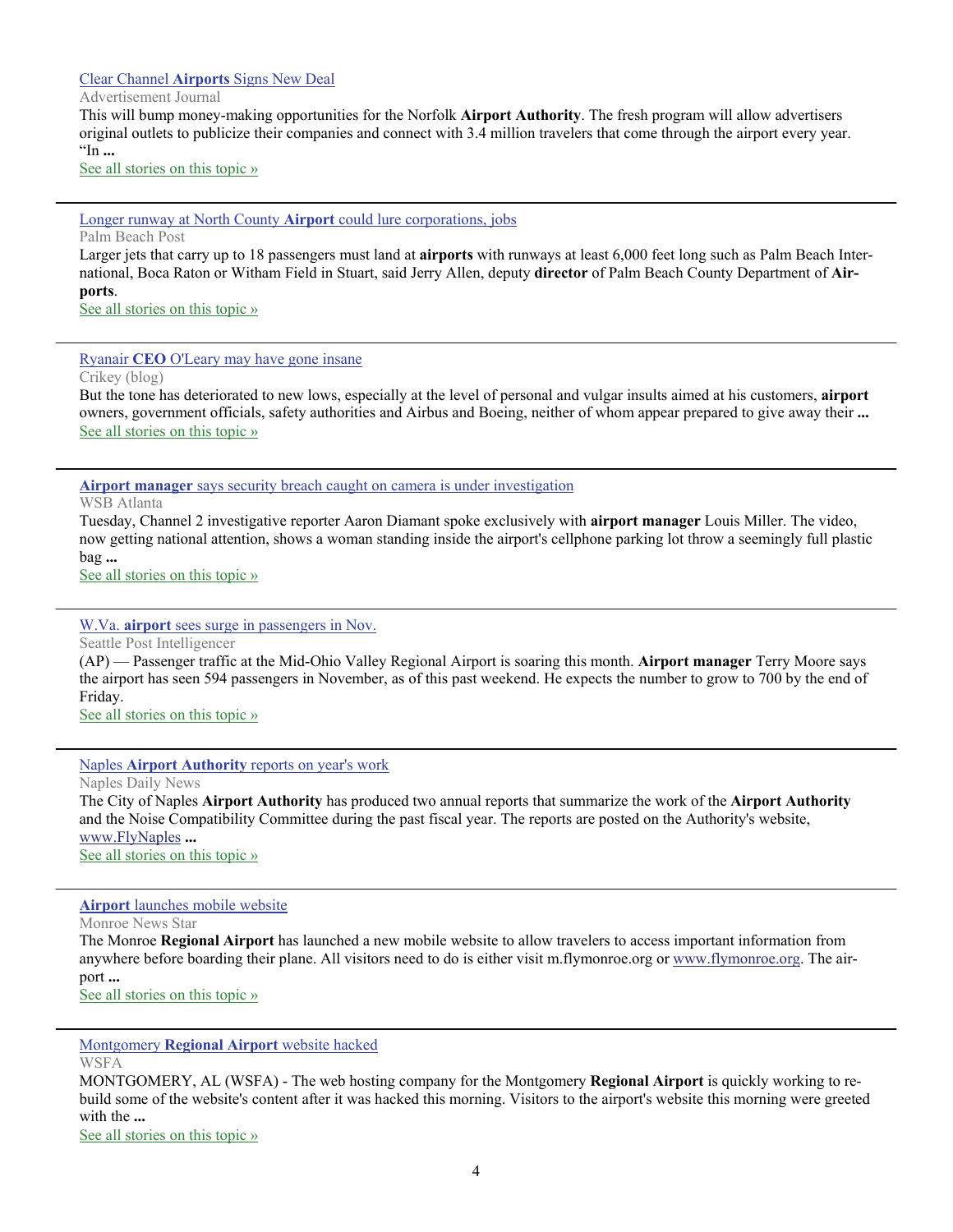#### [Enplanements up at Arkansas](http://www.google.com/url?sa=X&q=http://www.thecitywire.com/node/25284&ct=ga&cad=CAEQARgAIAAoATABOAFA0oDRhQVIAVAAWABiAmVu&cd=on5JHQ-1FfM&usg=AFQjCNHxdnWKO8u4F35ZgJGPcR9p6RX1pA) **airports** through October

The City Wire

Enplanements at Arkansas' three largest commercially-served airports are up for the year, with the Northwest Arkansas **Regional Airport** on a path to avoid two consecutive years of enplanement declines. The gains for the three airports may hold through **...**

[See all stories on this topic »](http://www.google.com/url?sa=X&q=http://news.google.com/news/story%3Fncl%3Dhttp://www.thecitywire.com/node/25284%26hl%3Den%26geo%3Dus&ct=ga&cad=CAEQARgAIAAoBjABOAFA0oDRhQVIAVAAWABiAmVu&cd=on5JHQ-1FfM&usg=AFQjCNGvvyYnoRm3JwdmesLlUQdlYuQGmA)

#### Augusta **airport** [to tweak parking Masters Week](http://www.google.com/url?sa=X&q=http://www.bizjournals.com/atlanta/morning_call/2012/12/augusta-airport-to-tweak-parking.html&ct=ga&cad=CAEQARgAIAAoATABOAFA2L74hQVIAVAAWABiAmVu&cd=AgznXY160CQ&usg=AFQjCNGVsy8uYSNgGsqyk3RaScdjrdWZbg)

Bizjournals.com

Augusta **Regional Airport** plans to tweak its operations during the annual Masters Tournament in April by directing private aircraft to nearby airports to help alleviate parking shortages, reports The Augusta Chronicle. The demand for aircraft parking at **...**

[See all stories on this topic »](http://www.google.com/url?sa=X&q=http://news.google.com/news/story%3Fncl%3Dhttp://www.bizjournals.com/atlanta/morning_call/2012/12/augusta-airport-to-tweak-parking.html%26hl%3Den%26geo%3Dus&ct=ga&cad=CAEQARgAIAAoBjABOAFA2L74hQVIAVAAWABiAmVu&cd=AgznXY160CQ&usg=AFQjCNFcvqEMR9t7HH9bhfDZmXOPgHLHww)

Boeing buying SC Research **Authority** [buildings in N. Charleston \[The Post and](http://www.google.com/url?sa=X&q=http://www.equities.com/news/headline-story%3Fdt%3D2012-12-04%26val%3D784693%26cat%3Dindustrial&ct=ga&cad=CAEQARgAIAAoATABOAFA04L4hQVIAVAAWABiAmVu&cd=707f-1FE_O8&usg=AFQjCNGLWtr9_dMMRb5EwSJYfNh-0QUqQA) **...**

Equities.com

The buildings, which total 178,000 square feet, are on about 20 acres owned by the Charleston County **Airport Authority** between the Boeing campus and International Boulevard. Neither Boeing nor the Research Authority on Monday would disclose the terms **...**

[See all stories on this topic »](http://www.google.com/url?sa=X&q=http://news.google.com/news/story%3Fncl%3Dhttp://www.equities.com/news/headline-story%253Fdt%253D2012-12-04%2526val%253D784693%2526cat%253Dindustrial%26hl%3Den%26geo%3Dus&ct=ga&cad=CAEQARgAIAAoBjABOAFA04L4hQVIAVAAWABiAmVu&cd=707f-1FE_O8&usg=AFQjCNFzjU01b4jUyLdRNbM68eZ88CBxMw)

Atlanta **airport** GM: Egging Saints bus is 'unacceptable'

SB Nation

Louis Miller, the general **manager** of Atlanta's Hartsfield-Jackson **airport**, weighed in on the egging of the New Orleans Saints' team bus by **airport** employees, saying, according to Fox 5 Atlanta on Thursday, "this behavior is unacceptable and will not be **...**

See all stories on this topic »

Lone **airport** [employee blamed for egging](http://www.google.com/url?sa=X&q=http://www.wsbradio.com/news/news/local/lone-airport-employee-blamed-egging/nTJhZ/&ct=ga&cad=CAEQAhgAIAAoATAEOARAxtzkhQVIAVAAWABiAmVu&cd=Q9BrASRuBAQ&usg=AFQjCNEYl_eXNt4fLoQirKNLxtZiKFQccg)

WSB Radio

Officials at Hartsfield-Jackson International **Airport** are responding to Wednesday's egg throwing incident at the New Orleans Saints football team bus. Louis Miller, Aviation General **Manager**, talked to WSB on Thursday afternoon and says they have new **...**

[See all stories on this topic »](http://www.google.com/url?sa=X&q=http://news.google.com/news/story%3Fncl%3Dhttp://www.wsbradio.com/news/news/local/lone-airport-employee-blamed-egging/nTJhZ/%26hl%3Den%26geo%3Dus&ct=ga&cad=CAEQAhgAIAAoBjAEOARAxtzkhQVIAVAAWABiAmVu&cd=Q9BrASRuBAQ&usg=AFQjCNFPUmy0qhnikJvtDY2Ge6WybiT-Bg)

[Charlottesville Albemarle](http://www.google.com/url?sa=X&q=http://www.dailyprogress.com/news/local/article_aaf40028-3c36-11e2-9753-0019bb30f31a.html&ct=ga&cad=CAEQAhgAIAAoATAAOABAhoruhQVIAVAAWABiAmVu&cd=6_gWKEhyxro&usg=AFQjCNEFQHuuvGxu9WvROK8QgwyLM6gRyw) **Airport** names new **executive director**

The Daily Progress

Melinda C. Crawford will take over as the **executive director** of the Charlottesville Albemarle **Airport** by March 1, according to a Saturday news release. Crawford currently serves as the **airport** director of the Pensacola Florida International **Airport ...** [See all stories on this topic »](http://www.google.com/url?sa=X&q=http://news.google.com/news/story%3Fncl%3Dhttp://www.dailyprogress.com/news/local/article_aaf40028-3c36-11e2-9753-0019bb30f31a.html%26hl%3Den%26geo%3Dus&ct=ga&cad=CAEQAhgAIAAoBjAAOABAhoruhQVIAVAAWABiAmVu&cd=6_gWKEhyxro&usg=AFQjCNFMMDSGC33_9vCb4oyEhs_kf9HOzw)

[Who Holds Jurisdiction over the](http://www.google.com/url?sa=X&q=http://ivn.us/2012/12/02/who-holds-jurisdiction-over-the-tsa/&ct=ga&cad=CAEQARgAIAAoATAAOABAzpfuhQVIAVAAWABiAmVu&cd=HJ2htrBxhYM&usg=AFQjCNEsMPRZ94-rGxK_aFC67HdG_8569A) **TSA**?

Independent Voter Network

The Aviation Subcommittee held a hearing on Thursday, November 29. Acting Inspector General of the Department of Homeland Security, Charles Edwards, and Government Accountability Office Director of Homeland Security, Steve Lord, offered their **...**

[See all stories on this topic »](http://www.google.com/url?sa=X&q=http://news.google.com/news/story%3Fncl%3Dhttp://ivn.us/2012/12/02/who-holds-jurisdiction-over-the-tsa/%26hl%3Den%26geo%3Dus&ct=ga&cad=CAEQARgAIAAoBjAAOABAzpfuhQVIAVAAWABiAmVu&cd=HJ2htrBxhYM&usg=AFQjCNERvRav5R6I1b4jCycdxzdB_ptG8Q)

Monroe **airport** [opens new baggage claim area](http://www.google.com/url?sa=X&q=http://www.thenewsstar.com/article/20121130/NEWS01/211300314/Air-completion%3Fodyssey%3Dnav%257Chead&ct=ga&cad=CAEQARgAIAAoATAAOABA97jkhQVIAVAAWABiAmVu&cd=EGrkMyLgzuM&usg=AFQjCNGOyIzAkmLQiT8IGe2S3gVvAypHQw)

Monroe News Star

Dozens of local residents and public officials got the first look at Monroe **Regional Airport's** new baggage claim area during Thursday's grand opening ceremonies. The first phase of the \$35 million terminal project was completed in October 2011 when the **...** [See all stories on this topic »](http://www.google.com/url?sa=X&q=http://news.google.com/news/story%3Fncl%3Dhttp://www.thenewsstar.com/article/20121130/NEWS01/211300314/Air-completion%253Fodyssey%253Dnav%25257Chead%26hl%3Den%26geo%3Dus&ct=ga&cad=CAEQARgAIAAoBjAAOABA97jkhQVIAVAAWABiAmVu&cd=EGrkMyLgzuM&usg=AFQjCNH6VTOa94L0gvg77c31YidyEC2AMw)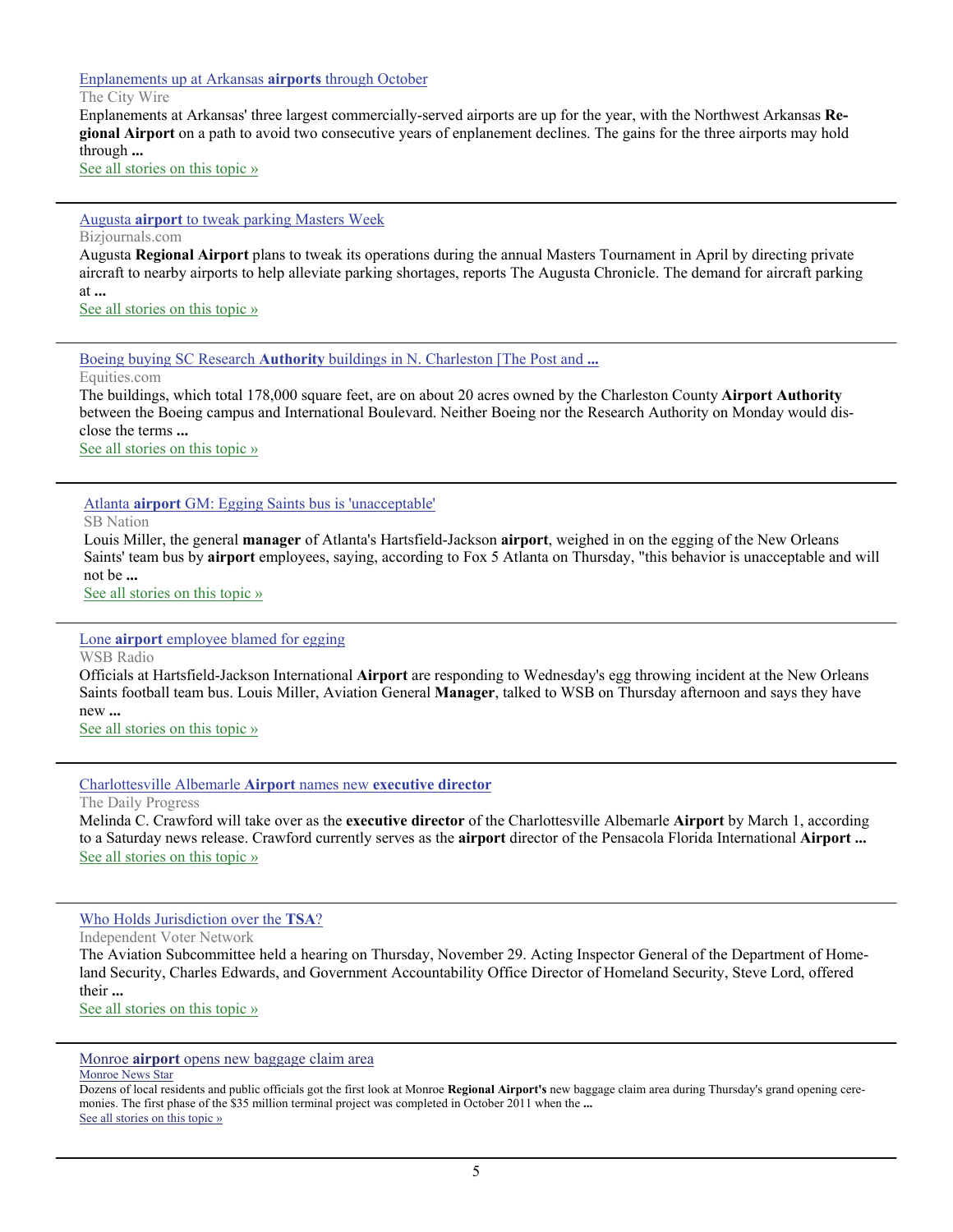[Sounds Of The Holidays At Asheville](http://www.google.com/url?sa=X&q=http://www.whkp.com/news/6917-sounds-of-the-holidays-at-asheville-regional-airport.html&ct=ga&cad=CAEQARgAIAAoATABOAFA5-XfhQVIAVAAWABiAmVu&cd=XxqavLlChvw&usg=AFQjCNHzVcCsnczzLSzo0oqJgWgOEqjoQw) **Regional Airport** WHKP

(Fletcher, NC) Asheville **Regional Airport** (AVL) is pleased to welcome six regional school choral groups to the airport during the holidays. The choirs will perform holiday music for the enjoyment of passengers, visitors to the airport and employees. [See all stories on this topic »](http://www.google.com/url?sa=X&q=http://news.google.com/news/story%3Fncl%3Dhttp://www.whkp.com/news/6917-sounds-of-the-holidays-at-asheville-regional-airport.html%26hl%3Den%26geo%3Dus&ct=ga&cad=CAEQARgAIAAoBjABOAFA5-XfhQVIAVAAWABiAmVu&cd=XxqavLlChvw&usg=AFQjCNHb5-Tya6ezIaybDtUdWLFLc-O6sA)

[Developer: Ormond wrong to ground](http://www.google.com/url?sa=X&q=http://www.news-journalonline.com/article/20121129/NEWS/311299964/1024%3FTitle%3DDeveloper-Ormond-wrong-to-ground-airport-project&ct=ga&cad=CAEQARgAIAAoATAAOABA4o_hhQVIAVAAWABiAmVu&cd=1vWBJB-K5k0&usg=AFQjCNHGbG-7fi1vLvLYBEN5dj7a0PZPRA) **airport** project

Daytona Beach News-Journal

ORMOND BEACH — A local developer has filed an informal complaint with the Federal Aviation Administration claiming the city failed to adhere to federal law when it denied his company's \$70 million proposal to expand the **municipal airport**. The **...**

[See all stories on this topic »](http://www.google.com/url?sa=X&q=http://news.google.com/news/story%3Fncl%3Dhttp://www.news-journalonline.com/article/20121129/NEWS/311299964/1024%253FTitle%253DDeveloper-Ormond-wrong-to-ground-airport-project%26hl%3Den%26geo%3Dus&ct=ga&cad=CAEQARgAIAAoBjAAOABA4o_hhQVIAVAAWABiAmVu&cd=1vWBJB-K5k0&usg=AFQjCNEM3TdLZlMXIsk3ebF6TwEC0neyuA)

Lawmakers: **FAA** [failing to protect Americans' privacy from drones](http://www.google.com/url?sa=X&q=http://thehill.com/blogs/hillicon-valley/technology/270167-lawmakers-faa-failing-to-protect-americans-privacy-from-drones&ct=ga&cad=CAcQARgAIAAoATAAOABAgsXfhQVIAVAAWABiBWVuLVVT&cd=PEvRg-6fB8A&usg=AFQjCNEP7JNo9M2CFvG8lJp6Hfkng4R-nA)

The Hill (blog)

Markey and Barton, the co-chairmen of the congressional privacy caucus, sent a letter to the **FAA** in April, demanding answers about the **FAA's** review process and what it is doing to protect Americans' privacy. The lawmakers released the **FAA's** responses **...**

[See all stories on this topic »](http://www.google.com/url?sa=X&q=http://news.google.com/news/story%3Fncl%3Dhttp://thehill.com/blogs/hillicon-valley/technology/270167-lawmakers-faa-failing-to-protect-americans-privacy-from-drones%26hl%3Den%26geo%3Dus&ct=ga&cad=CAcQARgAIAAoBjAAOABAgsXfhQVIAVAAWABiBWVuLVVT&cd=PEvRg-6fB8A&usg=AFQjCNEr_oyk_zvTMIKdvn88TlEJq9TxUg)

[Trees to be removed from](http://www.google.com/url?sa=X&q=http://www.charlestonbusiness.com/news/45991-trees-to-be-removed-from-charleston-airport-property&ct=ga&cad=CAcQARgBIAAoATAAOABAqJrfhQVIAVgBYgVlbi1VUw&cd=ha57FMaee_c&usg=AFQjCNG4kcWyitijksQ6d9xM53DP6-2MEg) **Charleston** airport property

Charleston Regional Business

Second Lt. Leah F. Davis, an Air Force spokeswoman, said Joint Base Charleston, in conjunction with the **Charleston County Aviation Authority**, is funding the **...**

The former administrator of the **[Federal Aviation Administration](http://www.google.com/url?sa=X&q=http://www.hstoday.us/briefings/industry-news/single-article/former-faa-chief-fears-impact-of-sequester-on-air-travel-tsa-security/2556c05b6d8d49da692fc2df24d6b098.html&ct=ga&cad=CAcQARgAIAEoATABOAFA8YXfhQVIAVgAYgVlbi1VUw&cd=9RKp14zSoNM&usg=AFQjCNGfeZ6lSp-tHGWNZhiTTqAIVBnMtg)**

The former administrator of the **Federal Aviation Administration** (**FAA**) warned of the "looming disaster" of sequestration Monday, repeating charges that it would **...**

[www.hstoday.us/.../2556c05b6d8d49da692fc2df24d6b098.ht...](http://www.google.com/url?sa=X&q=http://www.hstoday.us/briefings/industry-news/single-article/former-faa-chief-fears-impact-of-sequester-on-air-travel-tsa-security/2556c05b6d8d49da692fc2df24d6b098.html&ct=ga&cad=CAcQARgAIAEoBDABOAFA8YXfhQVIAVgAYgVlbi1VUw&cd=9RKp14zSoNM&usg=AFQjCNGfeZ6lSp-tHGWNZhiTTqAIVBnMtg)

[DOT Reports Contract Towers Are Better than the](http://www.google.com/url?sa=X&q=http://www.flyingmag.com/news/dot-reports-contract-towers-are-better-faas&ct=ga&cad=CAcQARgAIAAoATACOAJAjdDehQVIAVAAWABiBWVuLVVT&cd=CtTzmg-PuAA&usg=AFQjCNGa8Q-m1ouKs72qsgyI9_x4ugPz-w) **FAA's**

Flying Magazine

In its fourth review of the 30-year-old Federal Contract Tower (FCT) program, the Department of Transportation's Office of the Inspector General found the outsourced towers both less expensive and safer than those staffed by **FAA** controllers. On average **...**

[See all stories on this topic »](http://www.google.com/url?sa=X&q=http://news.google.com/news/story%3Fncl%3Dhttp://www.flyingmag.com/news/dot-reports-contract-towers-are-better-faas%26hl%3Den%26geo%3Dus&ct=ga&cad=CAcQARgAIAAoBjACOAJAjdDehQVIAVAAWABiBWVuLVVT&cd=CtTzmg-PuAA&usg=AFQjCNHu6CDYh-6QqHH4Ehu23APtHxfHMw)

New Orleans, **FAA** [expect GA Super Bowl crowd](http://www.google.com/url?sa=X&q=http://www.aopa.org/flightplanning/articles/2012/121129super-bowl-planning.html&ct=ga&cad=CAcQARgAIAAoATABOAFAjdDehQVIAVAAWABiBWVuLVVT&cd=CtTzmg-PuAA&usg=AFQjCNFPuAgClXa7RUfyyDjAQIsi6Tqzkg)

AOPA Pilot

As NFL teams prepare for the final push to the playoffs, pilots, air traffic control officials, and airport operators are making their own Super Bowl XLVII plans. Airports in and around New Orleans are expecting a huge boost in activity from Jan. 31 to **...**

[See all stories on this topic »](http://www.google.com/url?sa=X&q=http://news.google.com/news/story%3Fncl%3Dhttp://www.aopa.org/flightplanning/articles/2012/121129super-bowl-planning.html%26hl%3Den%26geo%3Dus&ct=ga&cad=CAcQARgAIAAoBjABOAFAjdDehQVIAVAAWABiBWVuLVVT&cd=CtTzmg-PuAA&usg=AFQjCNFx9ZmR9urhsxQof6tZcwTpsrtktg)

Lake Cumberland **Regional Airport** [survey confirms potential; 142166 would use](http://www.google.com/url?sa=X&q=http://www.aviationpros.com/news/10835641/lake-cumberland-regional-airport-survey-confirms-potential-142166-would-use-air-services&ct=ga&cad=CAEQARgAIAAoATAAOABA__DehQVIAVAAWABiAmVu&cd=ikutRkJT3Xw&usg=AFQjCNEP0BVTg-6njzxtaP8atToFvsZ68A) **...**

The Leading Aviation Industry Resource for News, Equipment and

Somerset — Results of a regional survey of airline travelers announced Tuesday indicate a robust market in this Southern Kentucky area for commuter airline service at Lake Cumberland **Regional Airport**. [See all stories on this topic »](http://www.google.com/url?sa=X&q=http://news.google.com/news/story%3Fncl%3Dhttp://www.aviationpros.com/news/10835641/lake-cumberland-regional-airport-survey-confirms-potential-142166-would-use-air-services%26hl%3Den%26geo%3Dus&ct=ga&cad=CAEQARgAIAAoBjAAOABA__DehQVIAVAAWABiAmVu&cd=ikutRkJT3Xw&usg=AFQjCNEDNCq-4onc6wHLHPoz8c-NlMiXNQ)